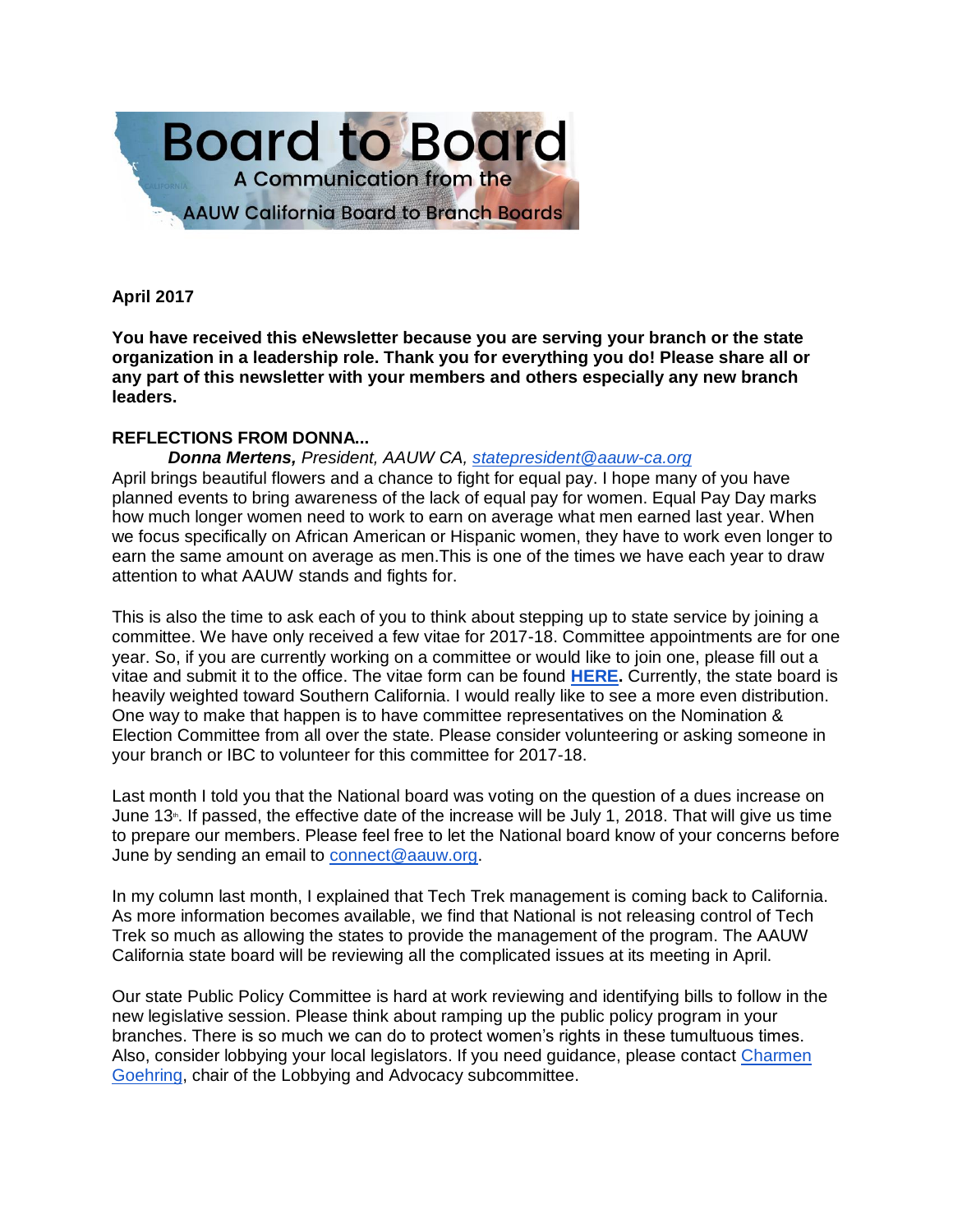Remember that talking about AAUW and our issues is the best way to raise awareness of the challenges that women face. Let people know who we are and what we stand for so we can keep AAUW moving forward.

# **COMMUNICATIONS COMMITTEE**

*Sandi Gabe, Director, Communications Committee Chair, [Communications@aauw](mailto:Communications@aauw-ca.org)[ca.org](mailto:Communications@aauw-ca.org)*

Are you looking for something on the website and can't find it? Here are a couple of tips:

- 1. You can search by clicking on the magnifying glass at the top of the home page or use the search bar we added in the middle of the home page.
- 2. There are two menus near the top of the page.
	- $\circ$  If you are a state or branch leader, you'll find most of what you need in the top menu under AAUW CA Business, Branch Support or Programs & Education.
	- $\circ$  Potential members and supporters will learn about us and how to join in the lower menu under Find Us, Join Us, Support Us and Advocacy. Because AAUW Fund also has an external focus, you'll find it there.



## **FINANCE**

# *Patricia (Pat) Ferrer, Director, AAUW California Chief Financial Officer, [cfo@aauw-](mailto:cfo@aauw-ca.org)*

*[ca.org](mailto:cfo@aauw-ca.org)* Membership Renewal. Branch members will start renewing their membership soon. If your branch has not signed up for the Membership Payment Program (MPP), you will need to mail your state dues checks to our office in Sacramento: AAUW California, 1331 Garden Highway, Suite 100, Sacramento, CA 95833. Please disregard any instructions from National to mail your check to my home address in Long Beach. The system automatically defaults to the state CFO's home address as most states do not have their own office. In addition, our office manager (Kim) and I request that you mail your state membership **no more than twice a month and preferably only once a month**. Also, please mail us only **ONE Check** for each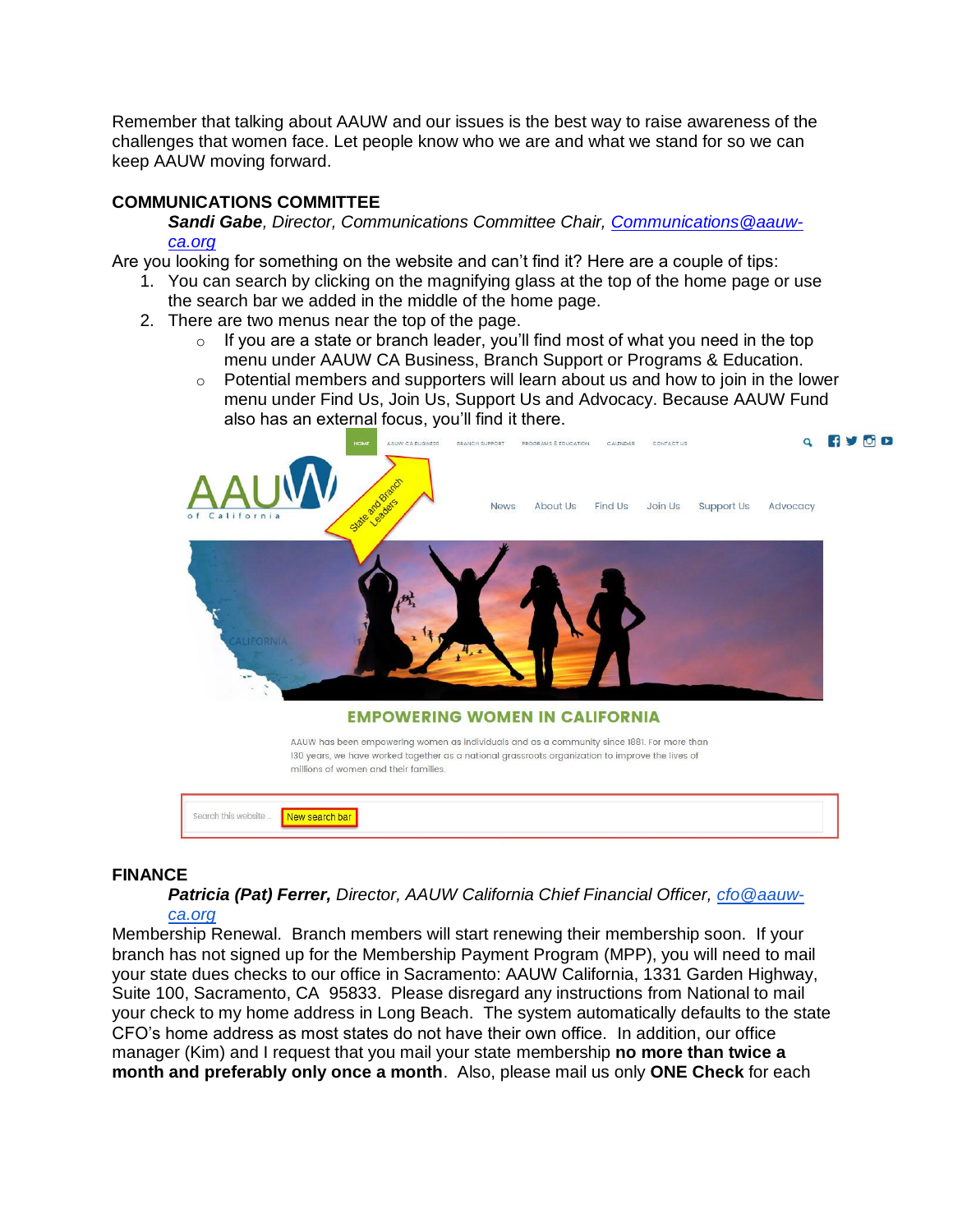deposit. DO NOT have your branch members prepare 3 checks, one for National, one for State, and one for Branch dues.

**Membership Payment Program (MPP).** The Finance Committee thanks all of the branches that enrolled in the online Membership Payment Program this year. You helped us exceed our strategic plan goal! For those not signed up, please consider this program. It can save those involved in the membership renewal process many hours of work and can be tailored to fit the needs of the branch. Some advantages include payment of dues online using a credit card; system can email out dues renewal notices upon request; members' payments are automatically divided between branch, CA and National and securely deposited via electronic transfer allowing branches to write one check for National and state dues rather than one to National and one to state. Why does AAUW CA like this process? It significantly reduces the amount of time the office manager needs to spend processing the deposits, allowing her to do tasks with more value to the organization.

**AAUW California Annual Meeting in San Mateo.** Plan on attending the Annual Meeting on Saturday, April 22, 2017 at the San Mateo Marriott. The morning session will include "Table Talk," an opportunity to bring best practices or problems or questions to your AAUW California State board and fellow members and leaders for discussion or resolution. I will be there and hope to meet you that day. Space is limited and it is filling up fast!

Please contact me regarding the above topics or any financial question at [cfo@aauw-ca.org.](mailto:cfo@aauw-ca.org)

# **STATE PROJECTS OVERSIGHT COMMITTEE**

*Jane Niemeier, Director, State Projects Oversight Committee Chair,*

#### *[jniemeie@hotmail.com](mailto:jniemeie@hotmail.com)*

The State Projects Oversight Committee is pleased to announce that it has awarded a \$500 grant as seed money for a new state project. The winner will be announced at the April 22nd Annual Meeting that will be held in San Mateo. If you missed the deadline to apply for the grant money, our committee will be offering up to two \$500 grants again next year. Get your branch members together and start brainstorming about new state projects!

## **DEVELOPMENT & MARKETING**

*Deanna Arthur, Director, Development and Marketing Chair, [deannaaauw@gmail.com](mailto:deannaaauw@gmail.com)* To improve visibility in the community we suggest branches explore using Eventbrite for event registration and attendance tracking. Recently I attended the LA County Interbranch Council Leadership Day where two of the 25 attendees were not AAUW members and attended because it sounded interesting and they found it on Eventbrite. Give it a try for special meetings and see if it helps participation. Please let me know what happens.

Please try printing some of the [AAUW California Informational Brochures](http://www.aauw-ca.org/state-brochures/) if you don't have some already. Take them to Starbucks, the library or any public bulletin board. **We ARE the best kept secret – WE can change it one posting at a time.**

## **LEADERSHIP DEVELOPMENT**

*Cathy Foxhoven, Director, AAUW CA Leadership Development Chair, [aauwfox@gmail.com](mailto:aauwfox@gmail.com)*

Three successful Leadership Days have transpired in San Jose, Whittier and Concord. If you missed them, two more are planned in May: Riverside (May 5) and Santa Barbara (May 20th). Hope it is convenient for you in these areas. Please register **[HERE](http://www.aauw-ca.org/aauw-california-leadership-days-2017/)**.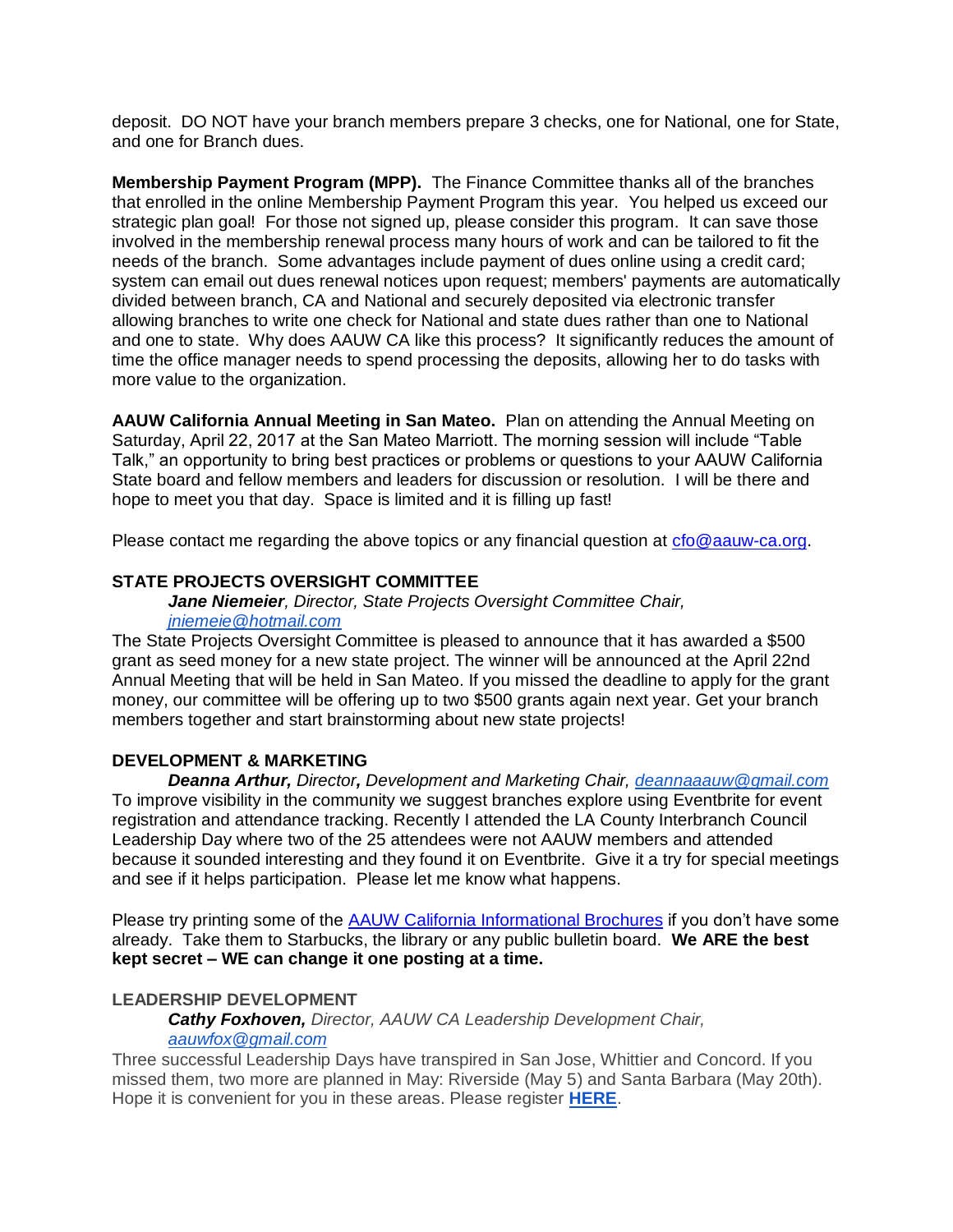## **SPEECH TREK**

#### *Cathy Foxhoven, Director, AAUW CA Speech Trek Coordinator, [speechtrek@aauw](mailto:speechtrek@aauw-ca.org)[ca.org](mailto:speechtrek@aauw-ca.org)*

The Speech Trek committee is proud to announce the finalists for 2016-2017. They are: Roseville-So. Placer Branch Sarah Murphy

Alhambra/San Gabriel Branch Sabrina Sy

Morgan Hill Branch Nikhita Gopisetty

Honorable Mentions were also awarded to: 4th Place La Mesa-El Cajon Jocelyn Tzeng

5th Place Sacramento Branch Kathy Le If you would like to see the finals, sign up to attend the Annual Meeting on April 22nd **[HERE](http://www.aauw-ca.org/2017-annual-meeting/)**.

# **MEMBERSHIP MATTERS**

*Alex Bellenger, Director, Membership Committee Co-Chair, [alexbellenger22@yahoo.com](mailto:alexbellenger22@yahoo.com) and Kathy Andreini, Membership Committee Co-Chair, [kathyaauw@gmail.com](mailto:kathyaauw@gmail.com)*

The time for renewals is fast approaching! Keep in mind that if members join or renew between now and June 30th, their membership will be good through June 30th, 2018. If your branch is participating in the online payment plan (MPP), then members can renew through an email they will receive. As Membership VPs, now is the time to review members' email addresses and make any corrections. Without a correct email address, members cannot vote in State and/or National elections. You should also make sure your branch redeems any free memberships by June 30th.

Prospective members can also join at a public AAUW event (i.e., [Shape the Future event\)](http://www.aauw.org/resource/shape-the-future-membership-campaign/) for half-off National dues!

If you have any questions, concerns, or suggestions on what you would like to see in next month's Board to Board, feel free to contact us at [membership@aauw-ca.org!](mailto:membership@aauw-ca.org)

# **AAUW FUND**

*Sharon Westafer, Director, AAUW Fund Committee Chair, [aauwfund@aauw-ca.org](mailto:aauwfund@aauw-ca.org)* The AAUW Fund committee thanks and congratulates the members of AAUW California for your generous donations. Because of your commitment to AAUW and its mission, \$1,958,069.27 was donated to the AAUW Fund from AAUW California members and branches in 2016.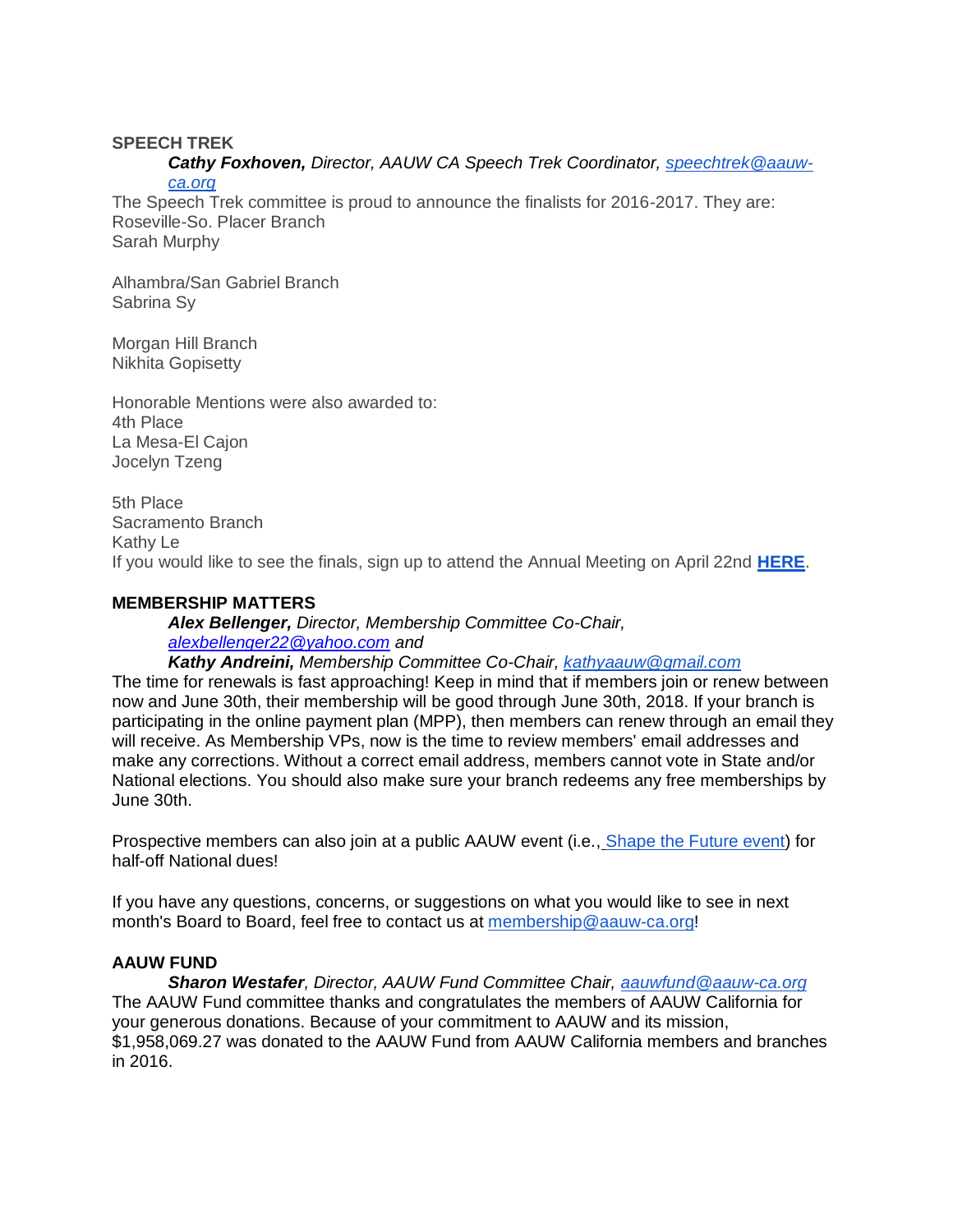Congratulations to the Sunnyvale-Cupertino Branch for completion of their 50<sup>th</sup> Anniversary Research and Projects grant in 2016, and to the Aldrich family for completion of the Jean Aldrich American Fellowship (Long Beach Branch) in 2016.

# **A NOTE FROM THE OFFICE:**

Please note that the AAUW California State Office no longer accepts faxes. Please use email or snail mail to send us any documents. Many of the forms you need (found on the website) can also be filled in and submitted directly online. To find forms on the website, search for "forms" in the search box, or click on the forms category on the right side of any inside page.

# **Please don't staple checks.**

# **FROM THE WEBTEAM:**

This time of year, and over the next few months, AAUW California receives a lot of inquiries about scholarships that may be available for college students. Since scholarships are offered by individual branches, we would like to consolidate all scholarship information in one place on the website where students can easily find it, and then pursue any scholarships they might be qualified to receive.

Please submit the following information, if applicable for your branch, online [here.](http://www.aauw-ca.org/scholarships/) Please include:

- Name of scholarship(s)
- Application Requirements
- Where/How to Apply
- Application Deadline
- Contact Information

# **GOVERNANCE**

## *Sue Cochran, AAUW CA Governance Committee Chair, [sjcaauw@sonic.net](mailto:sjcaauw@sonic.net)*

Branches are moving toward completing the updates of their bylaws by the June deadline. This deadline is specific to California and is an extension of the original January deadline set by National. It is important to remember that Articles I-VII define the relationship of the affiliate (branch) with National and must appear exactly as stated in the model bylaws on the AAUW California website. The articles that appear after Article VII define situations that are specific to each individual affiliate. For example, if a branch exempts 50 year members from paying local dues this would be covered in a branch specific article about dues. For purposes of clarification, it is appropriate to insert a statement after Article VII stating: "The Articles from this point forward are specific to the aforementioned affiliate: (insert name of affiliate, e.g. xyz branch)."

In addition to bylaws, branches have other documents that are vital to the governance of the branch. Each branch is required to have an Affiliate's Agreement on file with National. This agreement is basically a contract that defines the branch as an affiliate of National and the branch's agreement that it will comply with all National governance requirements. Other governance documents for a branch include Policies and Procedures which delineate the day to day operations of the branch. Unlike bylaws, Policies and Procedures do not require advance notice to amend and can be amended by a majority vote at a meeting. Branches that are incorporated also have Articles of Incorporation that are on file with the State of California. As of today, all branches in California do have an affiliate's agreement on file with National.

As June approaches and the time for branch leadership transition arrives, it is important that all branch governance documents are up to date and in order. Check to be sure that the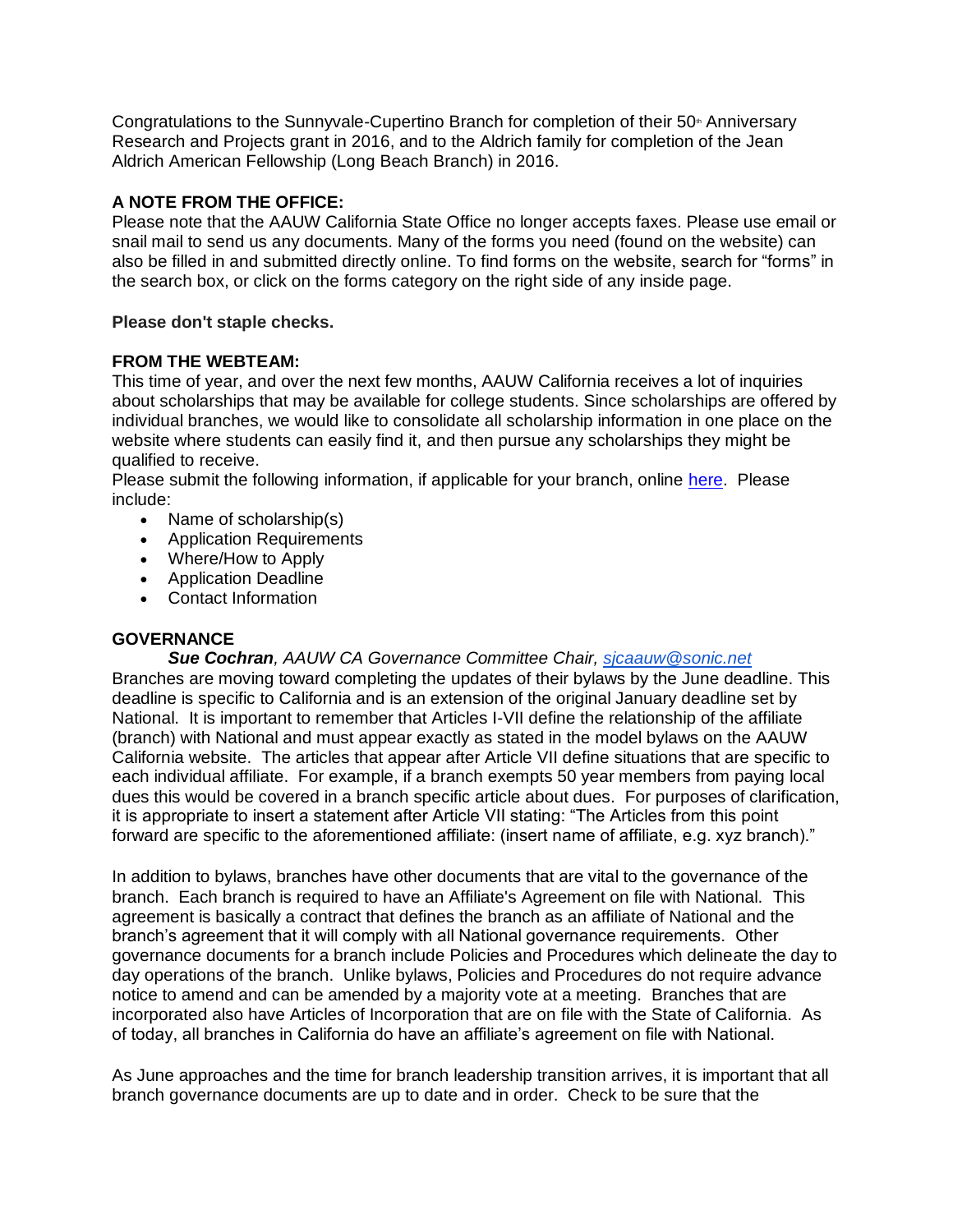president's files include a copy of your Affiliate's Agreement, Bylaws, Policies and Procedures, and Articles of Incorporation if your branch is incorporated.

Does the branch need to vote on the mandatory bylaws changes? No, according to National's legal advisor, they are considered a restatement of the bylaws and do not require a vote, even for incorporated branches. However, if there are content changes to articles specific to the branch that appear after articles I-VII, the branch would vote on these changes. Renumbering of the bylaws articles does not require a vote.

Questions? Please feel free to contact the governance committee at [governance@aauw](mailto:governance@aauw-ca.org)[ca.org.](mailto:governance@aauw-ca.org)

# **AAUW CA LEGISLATIVE PRIORITIES**

*Sue Miller, [suellen-aauw@wavecable.org](mailto:suellen-aauw@wavecable.org) and Nancy Mahr, [nlmahr@verizon.net,](mailto:nlmahr@verizon.net) AAUW Public Policy Co-Chairs* 

In March 2017, the Public Policy Committee met in Sacramento with our lobbyist Shannon Smith-Crowley and AAUW California President Donna Mertens. We discussed the work of the Public Policy Committee and pending state legislation addressing issues that relate to the AAUW mission and AAUW California's public policy priorities.

In preparation for that meeting, Committee members researched individual bills. They presented their reports at the meeting. Discussion followed each bill presented. Committee members decided whether to include a given bill on our priority list and what positions to take on the bill: Support, Oppose, or Watch. Some bills were discarded as not being as vital to the mission or to our public policy priorities, thereby allowing Shannon and the organization to focus our advocacy efforts on the issues of greatest importance to AAUW.

The following areas are those that our priority bills address (in no special order):

- education, including Title IX
- employment and salary
- women's health
- trafficking
- family child care
- discrimination
- religious disclosure (freedom from)

As the bills move through their respective state houses, we will be sending out specific bill information and, in some cases, Action Alerts requesting your help in our advocacy efforts. We will also update the public policy section of the website and provide a link to a list of our priority bills with their status.

# **COLLEGE/UNIVERSITY PARTNERS**

*Tina Byrne, AAUW-CA College and University Committee Chair, [aauwtina@gmail.com](mailto:aauwtina@gmail.com)* How Many Recent College Grads Do You Know?

Give Them All the Gift of Free AAUW Membership! Last year, colleges and universities in the United States awarded roughly 1 million associate degrees, 2 million bachelor's degrees, 800,000 master's degrees, and 200,000 doctoral degrees. Can you imagine if every one of these graduating students became an AAUW member? We can, and you can help us get there.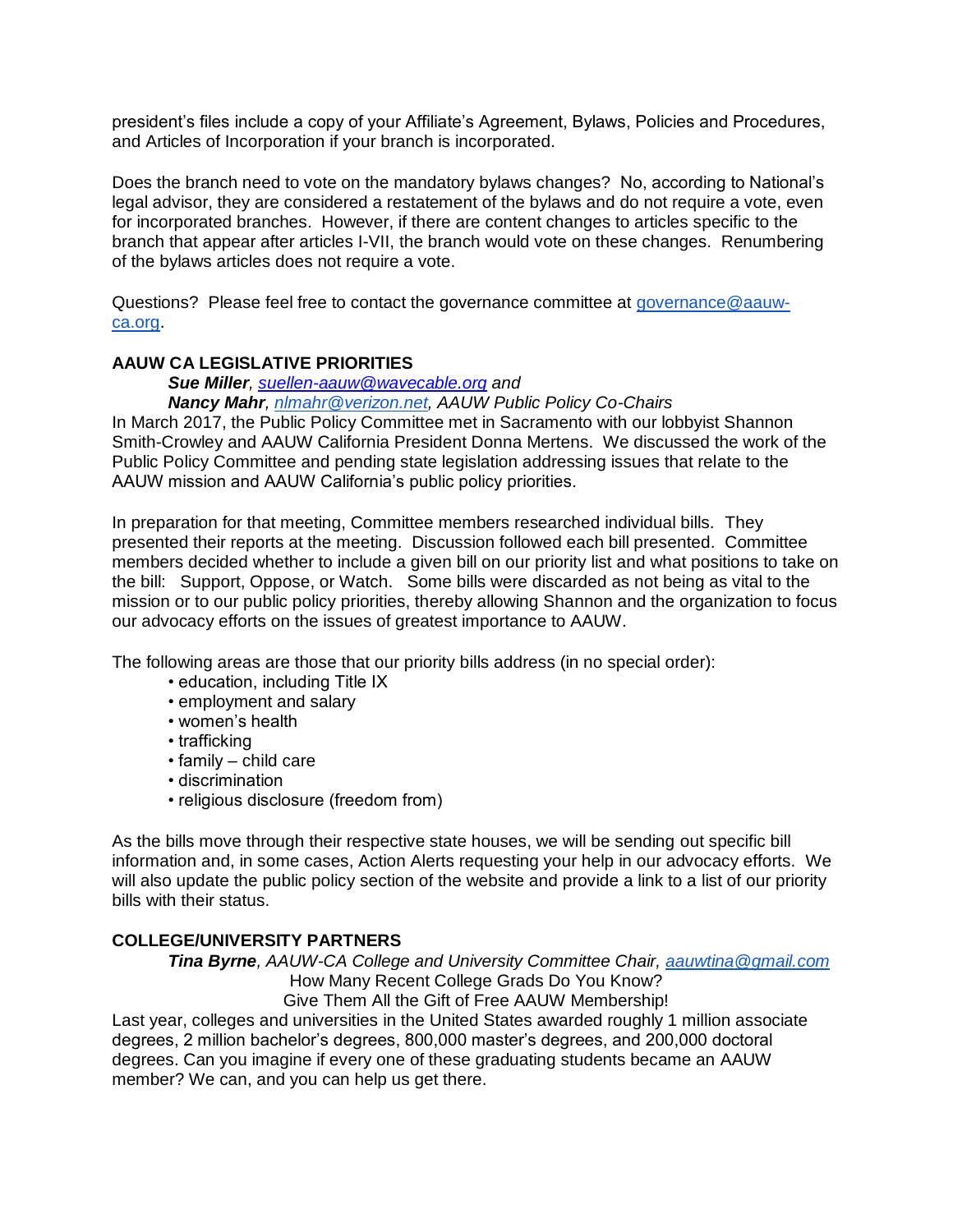**As an AAUW member, you can gift one year of free AAUW national membership to as many recent graduates as you like.** We all know that the future of our organization depends on today's graduates. Give a minute; gain a new community of AAUW leaders. Here's how it works:

## **Identify the recent college or university graduates in your networks.**

These recent graduates can be family, friends, neighbors, former students, friends of friends, you name it! You could even gift AAUW memberships to the entire graduating class of your local college or university. Anyone who has graduated within the past two years is eligible to receive one free membership from an AAUW member.

# **Collect their information.**

You'll need to know the mailing address, phone number, e-mail, and alma mater for each of these future AAUW members. **Go to the AAUW National Website and fill out a [handy](http://www.aauw.org/resource/give-a-grad-a-gift/)  [form!](http://www.aauw.org/resource/give-a-grad-a-gift/)**

# **PROGRAM**

*Lynne Batchelor, Director, AAUW CA Program Committee Chair, [lynneaauw@aol.com](mailto:lynneaauw@aol.com)* We have decided to accelerate our reading/discussion of Leadership the Eleanor Roosevelt Way. Please remind your members that in April we will be discussing chapters 8 and 9, in May chapters 10 and 11 and in June chapter 12 and final thoughts/next steps.

As a final reminder, please send your listing of this year's programs to [Lynneaauw@aol.com](mailto:Lynneaauw@aol.com) and submit your [best program of the year for recognition](http://wp.aauw-ca.org/program-recognition-application/) via the website by April 7th.

# **ELECTIONS AND NOMINATIONS**

*Donna Mertens, President, AAUW CA, [statepresident@aauw-ca.org](mailto:statepresident@aauw-ca.org)*

Don't forget to vote this month. The National AAUW election starts on April 17th and ends on June 15th. There are several issues on the ballot. Details about the election can be found on the AAUW National website [HERE.](http://www.aauw.org/resource/national-election/) One issue that may be important to you is the potential change in membership requirements. This bylaws amendment has been on the ballot every other year for several years and will remove the requirement for a college degree to become a member. Many of the members, including those in my branch, are worried that this would make us like every other women's organization. We wouldn't stand out any more. But, looking at it from another angle, to some people it is a barrier. Maybe it is time to change. But be sure to vote this year.

Voter PINs for the national election will be e-mailed to members and mailed with the Spring AAUW Outlook; candidate slate, bylaws proposals, Public Policy Program proposals, and resolutions published in the Spring AAUW Outlook.

At almost the same time, we will be holding the state election. AAUW California election voting begins April 22nd and ends May 12th. We currently have an uncontested slate of officers which means that they will all take office on July 1st. The [Public Policy priorities](http://www.aauw-ca.org/proposed-aauw-ca-public-policy-action-priorities-2017-2019/) will be the only item on the ballot. Please read them before the election to familiarize yourself with the proposed focus of our advocacy for the next two years. Members will receive an email or postcard if there is no email on file with instructions on how to vote.